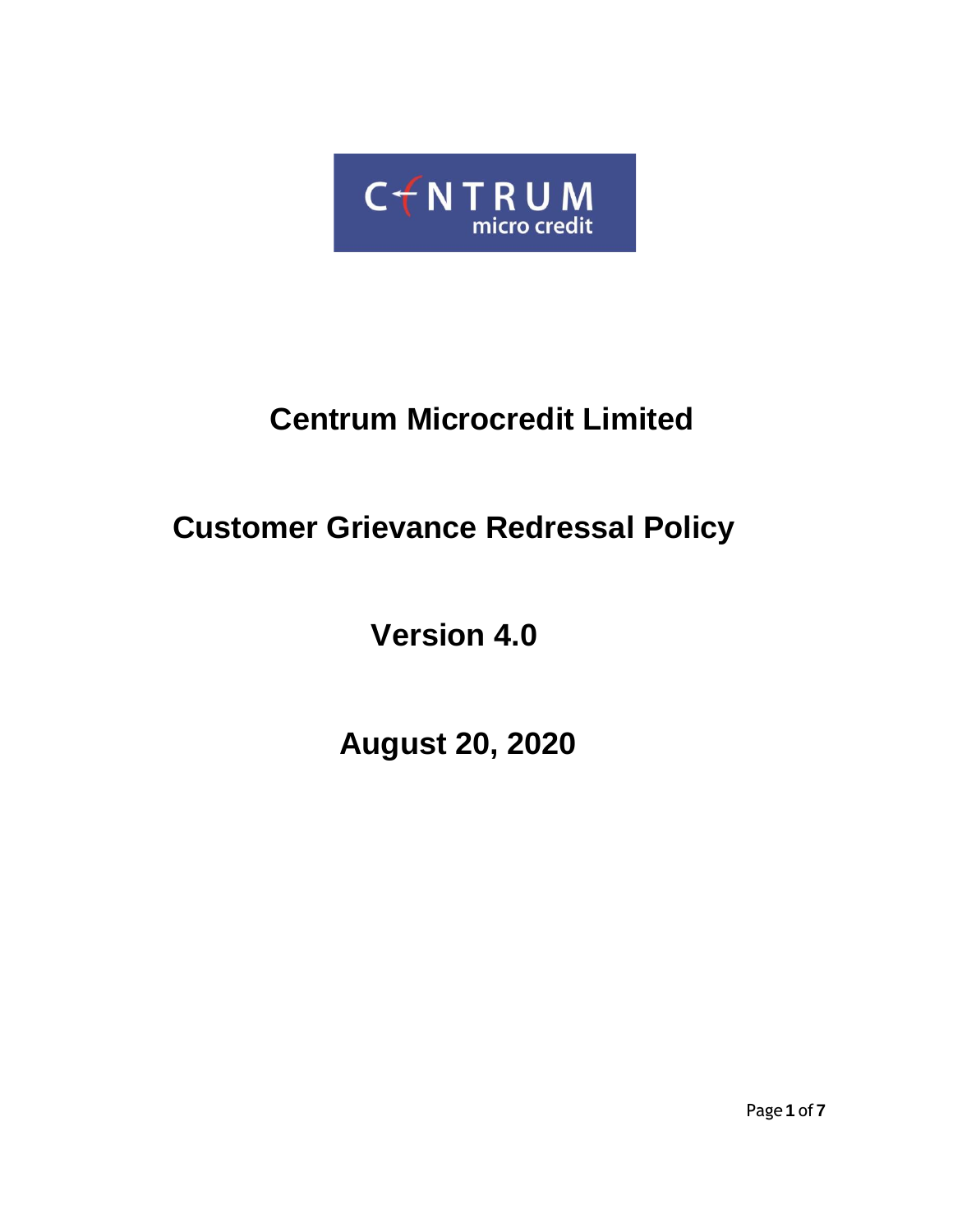# **Table of Contents**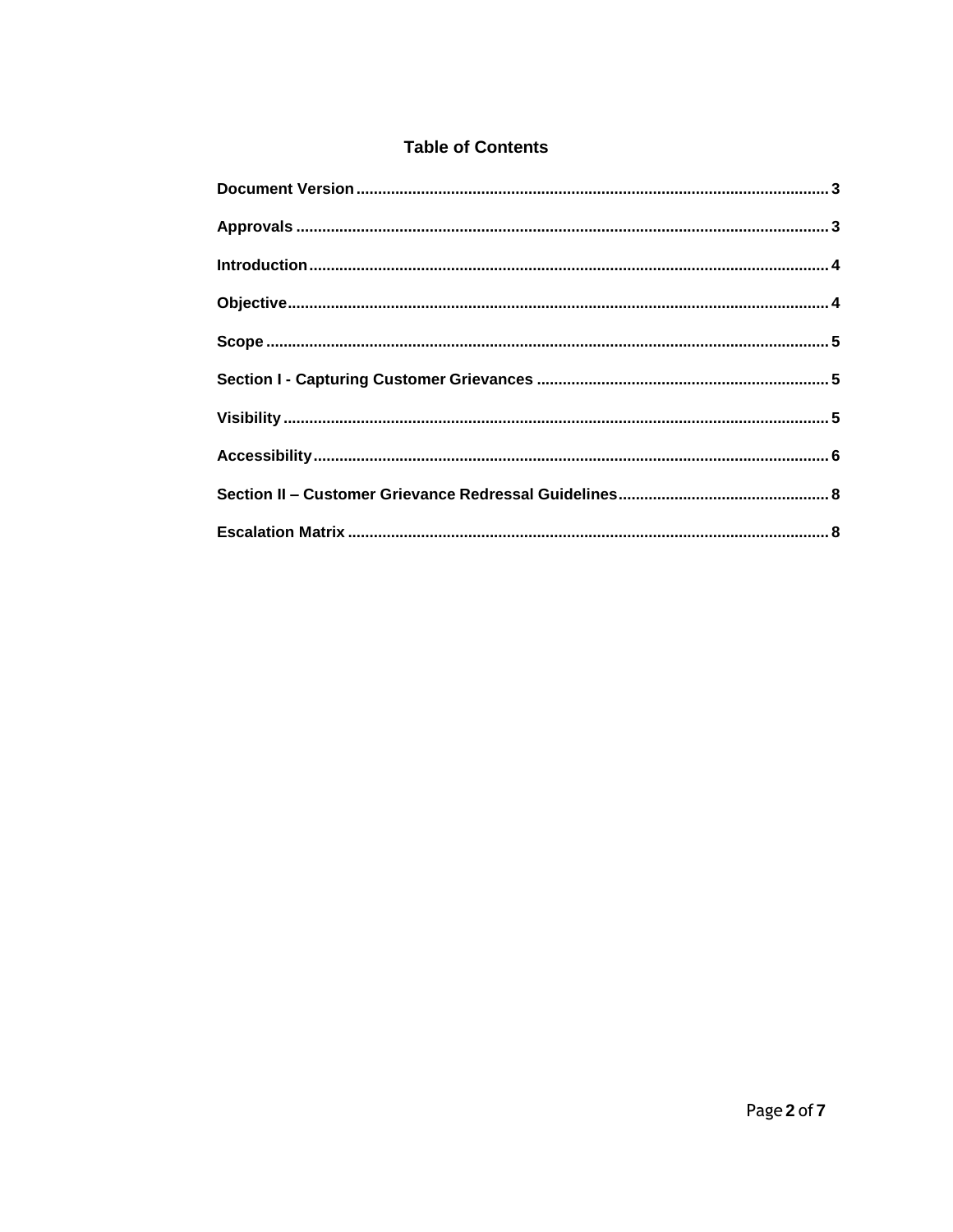# <span id="page-2-0"></span>**Introduction**

Pursuant to the requirement of the Fair Practices Code, the Board of Directors of applicable NBFCs are required to lay down the appropriate grievance redressal mechanism within the organization. Further, NBFC – MFI are required to prominently display the grievance redress system/ mechanism in all its offices and in the literature issued by it (in vernacular language) and on the website.

Also, providing excellent customer service on a regular and consistent basis is very important for the organization'ssustainedgrowth.Complainthandlingisanimportantactivityofanycustomerfacing organization. Despite care in services, negative customer experiences inevitably do occur and must be handled correctly.

At the same time, we, at Centrum Microcredit Limited ("the Company"/ "CML"), believe that quick and effective handling of complaints as well as prompt corrective & preventive actions to improve product features and processes are essential to provide excellent customer service to all segments of customers.

A well planned and well executed complaints handling process delivers the following benefits:

- customer satisfaction and retention;
- organizational learning for product, services and processes improvement;
- improvement in profits and/or cost structures; and
- enhanced customer satisfaction

# <span id="page-2-1"></span>**Objective**

The Policy shall *inter alia* achieve compliance with the procedure on grievance redressal as outlined in the Guidelines on Fair Practices Code for NBFCs.

The document stipulates an effective and suitable mechanism for receiving and addressing complaints from customers with specific emphasis on resolving such complaints fairly and expeditiously regardless of the sources of the complaints. The objectives of the policy are:

- All customers are treated fairly and in an unbiased manner/ without bias at alltimes
- To guide customers who wish to lodge a formal complaint and also provide guidance on the step by step procedure to be followed in case the customer is discontent/ unhappy with the response or resolution
- To enlist various types of modes through which customers can register complaints
- To create effective processes to respond to customer grievances/complaints
- To define escalation levels in case customer's complaint is not addressed at all or was not addressed satisfactorily
- To define timelines for closure of complaints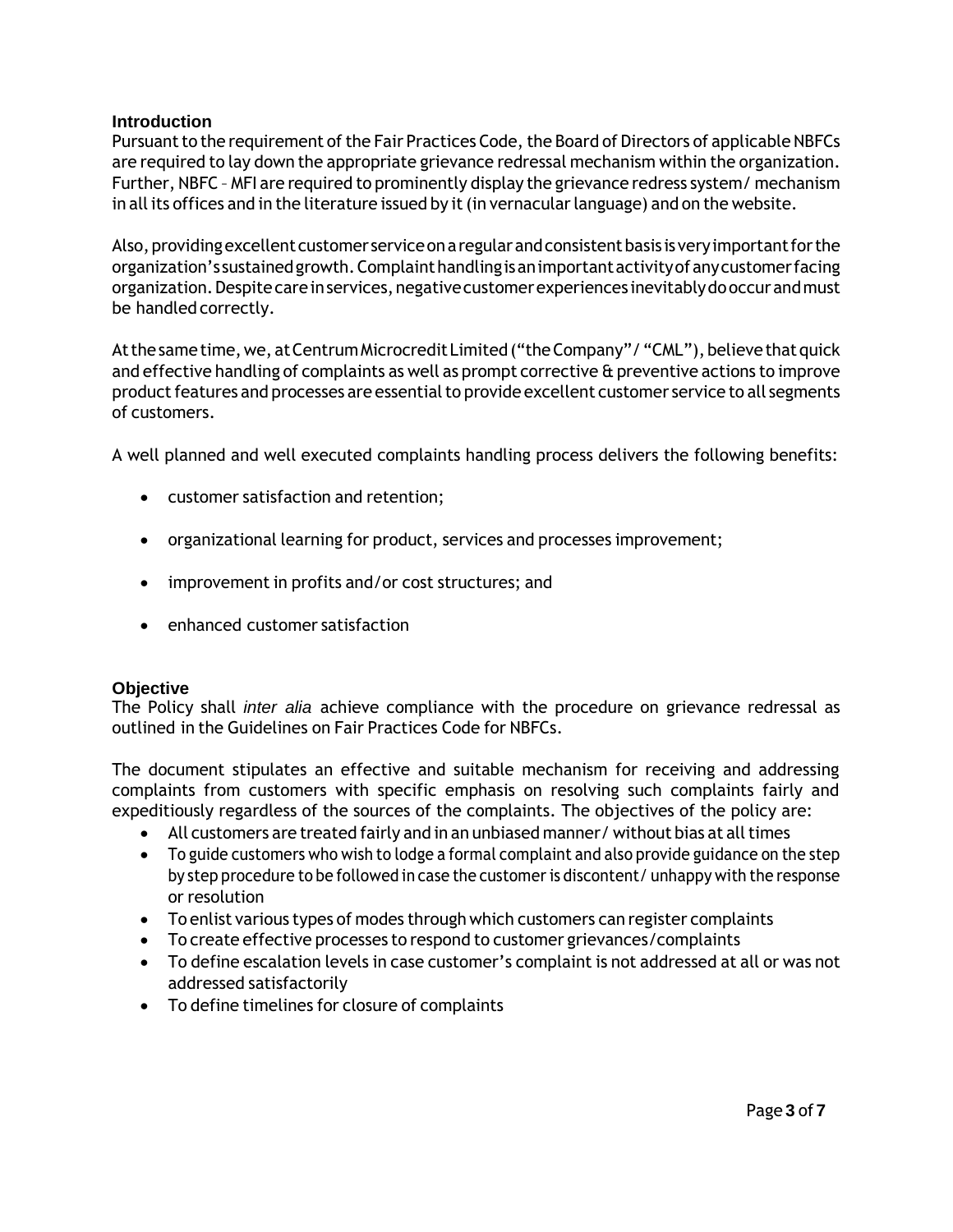# <span id="page-3-0"></span>**Scope**

Theprocessescontainedinthisdocumentareapplicabletoallbranches,officesandlocationsofCML across the country and to all activities where thereis an interaction with customers. The document contains two sections:

- Capturing grievances of the customers
- Resolving the customergrievances

# <span id="page-3-1"></span>**Section I - Capturing Customer Grievances**

It is endeavor of the Company to ensure customer satisfaction by following standard norms and practices, so that complaints from customers are minimized. The Company has also adopted 'Fair Practices Code' to ensure that customers don't feel harassed or discriminated.

# **Modes of Complaints**

However, in the case of deviation from standard norms and practices, and non-adherence to Fair Practices Code, customer has the following modes to capture the complaint:

- Customer Walk-in
- $\bullet$  F-mail
- Letter
- Grievance RedressalOfficer
- Micro Finance Institution Network (MFIN)
- Complaints through Reserve Bank of India/ NBFC Ombudsman (if not resolved/ if the customer is not satisfied with the resolution given by the Company)

#### <span id="page-3-2"></span>**Visibility**

Information about how and where to complain would be publicized through a variety of service delivery points including websites, offices at all location and welcome letters. Front‐office staff should be aware of the complaint handling process and the contact details of the organisation's Customer Grievance Redressal Officer and modes through which the customer can register a complaint.

Contact details for registering complaints should be displayed on the Notice board at each branch.

Website address ‐ to be mentioned on the relevant communication sent to customers.

ContactdetailsofRBINon-BankingSupervisionDepartmentofficewherethecustomercanappealif complaint registered with the Company has not been resolved past 30 days or if the customer is not satisfied with the resolution should also be displayed on the Notice Board at the branch and on website.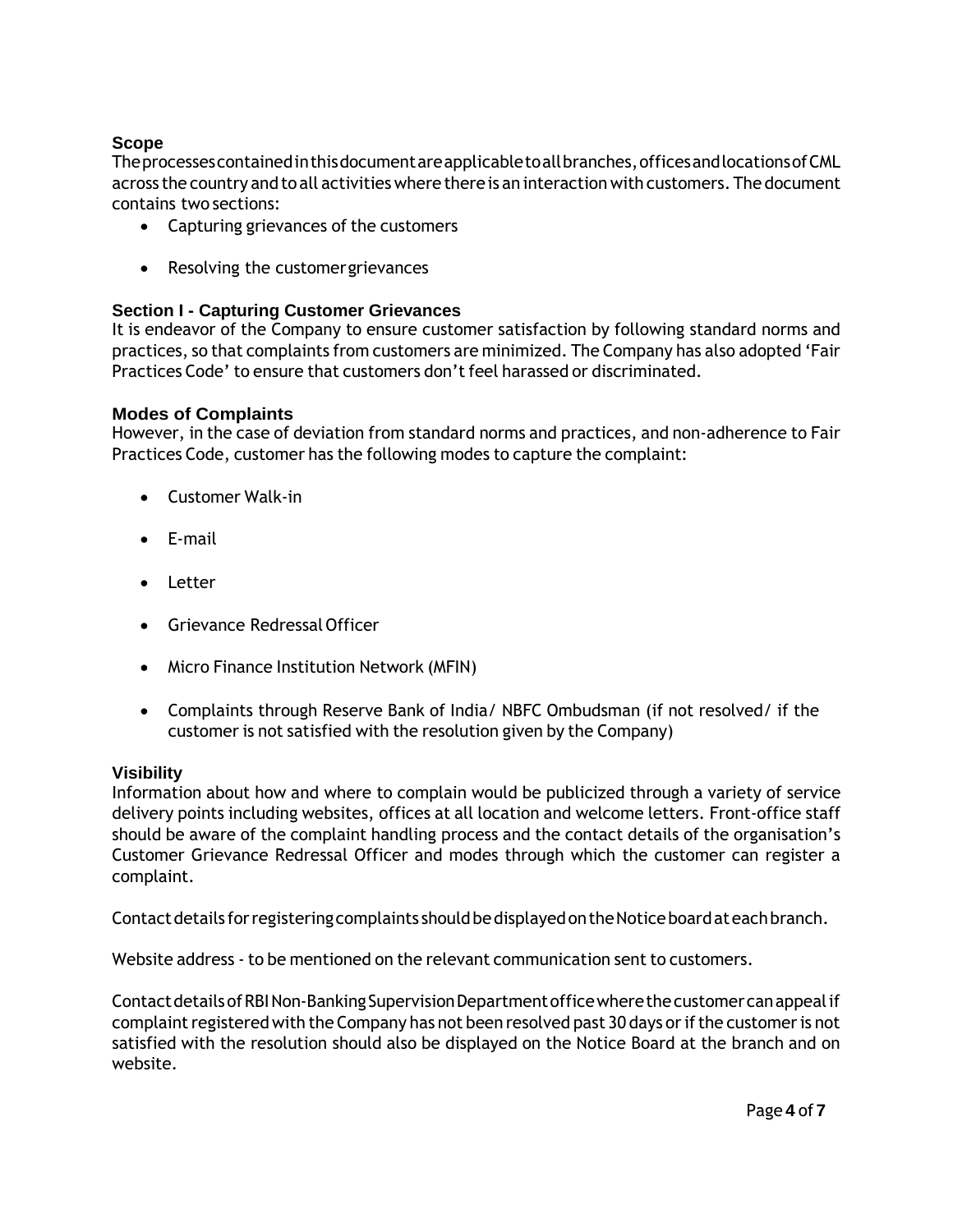# <span id="page-4-0"></span>**Accessibility**

#### **Customer Walk-in**

Customers can visit and lodge their complaint in any CML office. All branches will have a complaint register and a complaint/suggestion box. The customer can write down his/her complaintin the register or drop it in the box. The complaint/suggestion box can be accessed only by the designated officials.

Designated official/shave to attend the customer and try to resolve the problem at the branch level itself, if possible.

The official records the Complaint appropriately describing the nature of the complaint accurately. The complaint thus registered will flow to the Grievance Redressal Officer (GRO). Acknowledgement of complaint received will be given to customer by official recording the same.

#### **E•Mail**

E‐mail ID of GRO will be displayed on Company's official website. Customers can write to this designated E‐mail ID and lodge official complaint with the Company.

GRO will be in charge of all the complaints marked to this designated E-mail ID. On receipt of the email, GRO will log the compliant in the Complaint Register. Complaint will be forwarded by GRO to the concerned person for resolution.

#### **Letter**

Customer also has an option of writing a letter addressedtoGROasper details given on website and branches/offices/correspondence.

The complaint will be directed by GRO to concerned branch or department for resolution and will be escalated to higher level in case of delay in resolution.

# **Telephone Nos/Mobile Nos of GRO**

Customers can lodge a complaint by way of phone to the GRO on the numbers provided by CML. The designated phone number will be displayed on the Company's website, loan cards/passbooks etc.

The designated officials receiving the phone calls on the given numbers will politely address customer and will accept the complaint on phone. The designated official will capture the customer complaint in the Complaint Tracker. The complaint will be directed to concerned team for resolution. MIS of complaints so assigned to various branches/offices, operations, etc is forwardedtoGROnextdayby the receiving officer.

Complaints received through MFIN (Micro Finance Institution Network)

Customer can register his complaint on toll free number with MFIN 18001021080 if any complaint reported to the company has not been resolved within a period of 21 days from the date of lodging the complaint with the Company or if the customer is not satisfied with the resolution provided for complaint made byhim/her.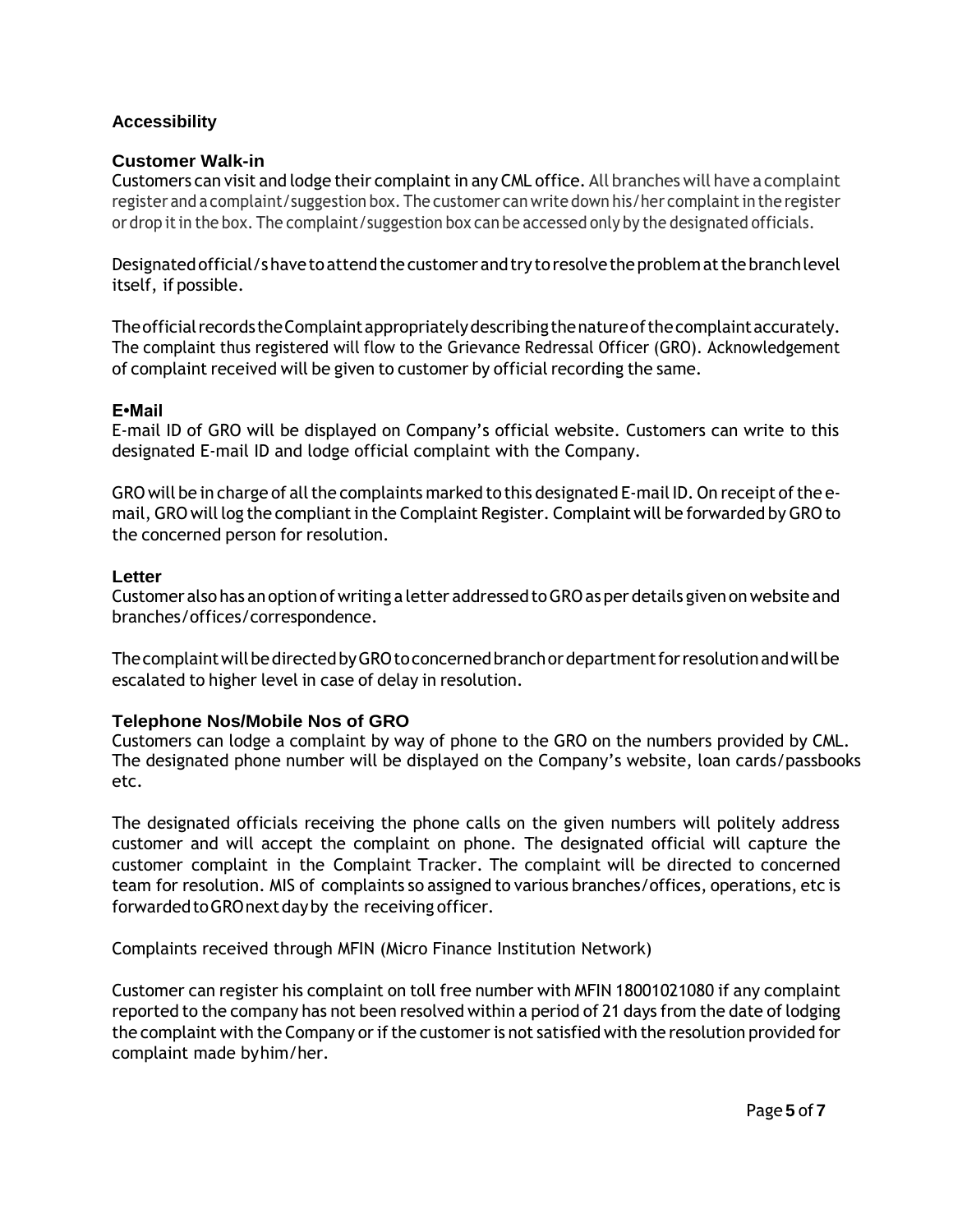# **Complaints received through RBI DNBS**

Customer can register his complaint with the Officer‐in‐Charge of the Regional Office of DNBS (Department of Non-Banking Supervision) of RBI if any complaint reported to the Company has not been resolved within a period of one month from the date of lodging the complaint with the Company or if the customer is not satisfied with the resolution provided for complaint made by him/her.

The Ombudsman on behalf of the aggrieved customer will register the complaint with compliance cell of the Company. All such complaints will be forwarded by the compliance cell to GRO.

The complaints should be acknowledged promptly (within T+1 day from the date of receipt of the complaint). Complete details of the case should be communicated in the correspondence.

The complaint should also be logged in the complaint register for record purpose.

GRO should investigate the matter and resolve the matter within the specified time line and the resolution should be communicated to the ombudsmen.

If the matter is complicated and GRO is not empowered to take decisions relating to the issue, then a detailed report giving an insight of the issue, addressing the inadequacies in the process or policy if any, suggesting/recommending appropriate solution to the problem must be submitted to one level higher/ CMLRisk.

Based on the decision or remedy received from the decision making committee/official, appropriate action should be taken and communicated to the Compliance Cell, who in turn will communicate the resolution of complaint to the Ombudsman. Care should be taken that the issue is resolved within the TAT communicated. If there is a possibility of delay in resolving the matter, then the same should be informed to Ombudsmen along with the revised timeline.

# **Customer Service Personnel**

The key responsibilities of Customer Service personnel are:

- Monitor resolution of customers' complaints within TAT of 7 days and do necessary follow‐ up with concerned officials. Escalate the complaint to higher level when needed
- Attend complaint/s forwarded by the Reserve Bank on priority basis. Forward the status to Compliance cell on resolution of complaint/s.
- Maintain data base of complaints received and closed. Submit periodic report to the Grievance Redressal Officer (GRO) if there are complaints.
- Make suggestions to GRO for improvement in customer service quality by analyzing type of complaints received. Make suggestion for improvements in existing processes.